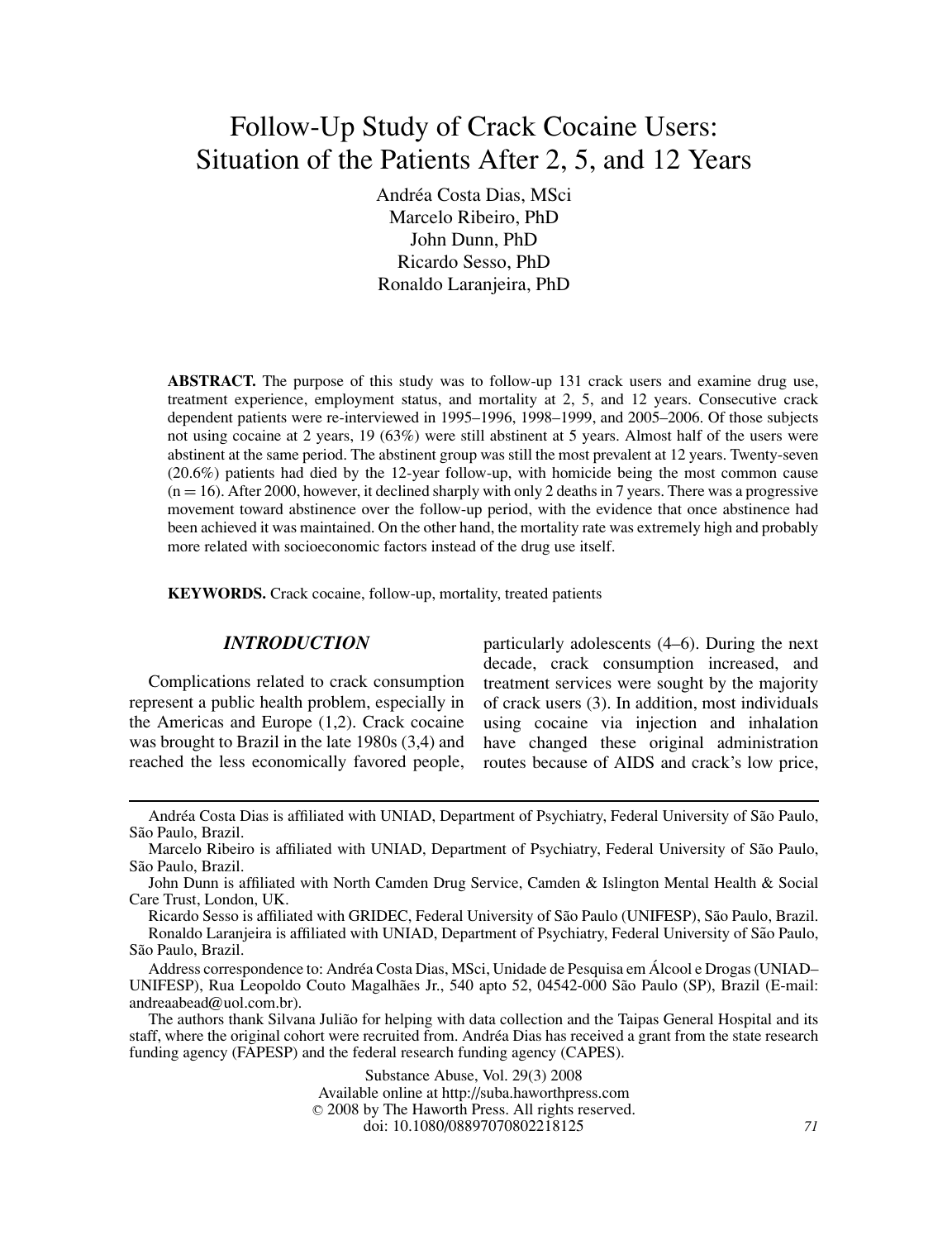respectively (7). Although a small portion of the general population has been affected (8,9), overdose, criminality, and violence involving young individuals have transformed crack cocaine dependence into a public health problem of extreme importance (2).

Little is known about the natural history of crack consumption. Most longitudinal studies have investigated those outcomes related to the efficacy of therapeutic interventions (10–13). The existing data on mortality and cause of death are still inaccurate. For that reason, a 2-year follow-up study of 131 crack cocaine users who had been treated in São Paulo between 1992 and 1994 was carried out in October 1995 and December 1996 (14). A very high annual mortality rate, mainly caused by AIDS and homicides, was found. These findings encouraged us to go on following up the same subjects, but the mortality trend was found to be extremely high over the 5-year follow-up (15–17). In the face of the data obtained in the two previous follow-ups, a third one aiming to investigate the same sample over a period of 12 years has been carried out and will be finished soon. In addition to the extended follow-up period, the data collection procedures were also improved. Variables such as lifetime drug use (crack and other substances), changes in the administration route (cocaine), crack consumption, and high-risk sexual behavior were all included. Also, a complementary qualitative methodology was used in order to obtain different life histories of consumption/abstinence of crack cocaine.

## *METHODS*

# *Subjects*

The subjects who had been treated between May 1992 and December 1994 were initially identified via their admission registers available in the Alcohol and Drug Detoxification Unit of the Taipas General Hospital (TGH) and then consecutively selected according to specific diagnosis criterion for crack cocaine addiction (ICD-10). A total of 131 subjects were treated during that period and their diagnosis had been established by means of clinical interviews with psychiatrists responsible for their treatment.

#### *The Taipas General Hospital (TGH)*

The Taipas General Hospital is located in a northern district of São Paulo City and has a multidisciplinary unit for alcohol and drug detoxification. The program is sought by patients of all ages, and during the follow-up period, it was the only detoxification service for chemical dependents provided by a public institution in the whole city. The detoxification program lasts 2 weeks and is followed by outpatient referral.

#### *Procedures*

The procedures adopted by the present study were approved by the Committee of Ethics in Research of the Federal University of São Paulo (832/05). In the first follow-up study (1995–1996) (14) the contact with patients or relatives had occurred predominantly by telephone calls. The authors had also reviewed the patients' medical records in order to update any information on their previous personal situation and admission period. Those patients not found by using telephone calls  $(n = 44)$  had been sent telegrams indicating a practitioner to be contacted in the UNIAD. Patients who had been declared dead or not been found by their families were traced via official records so that death certification could be obtained. In the end, the whereabouts of 103 patients (78.6%) were known.

In the second follow-up study (1998–1999) (17), some additional strategies for locating patients had been adopted. As a result, those patients who could not be found by telephone calls or by telegrams were interviewed at their homes ( $n = 17$ ). The investigators were also able to update any information by consulting the patient's neighbors  $(n = 31)$ . An online telephone catalogue was helpful in looking for some patients  $(n = 5)$ . Finally, a small group of patients who were thought to have disappeared were found by examining the Brazilian imprisonment system  $(n = 4)$ . Such strategies helped in reducing the number of absent patients from 28 to 7 in comparison to the sample studied in the first follow-up, thus totaling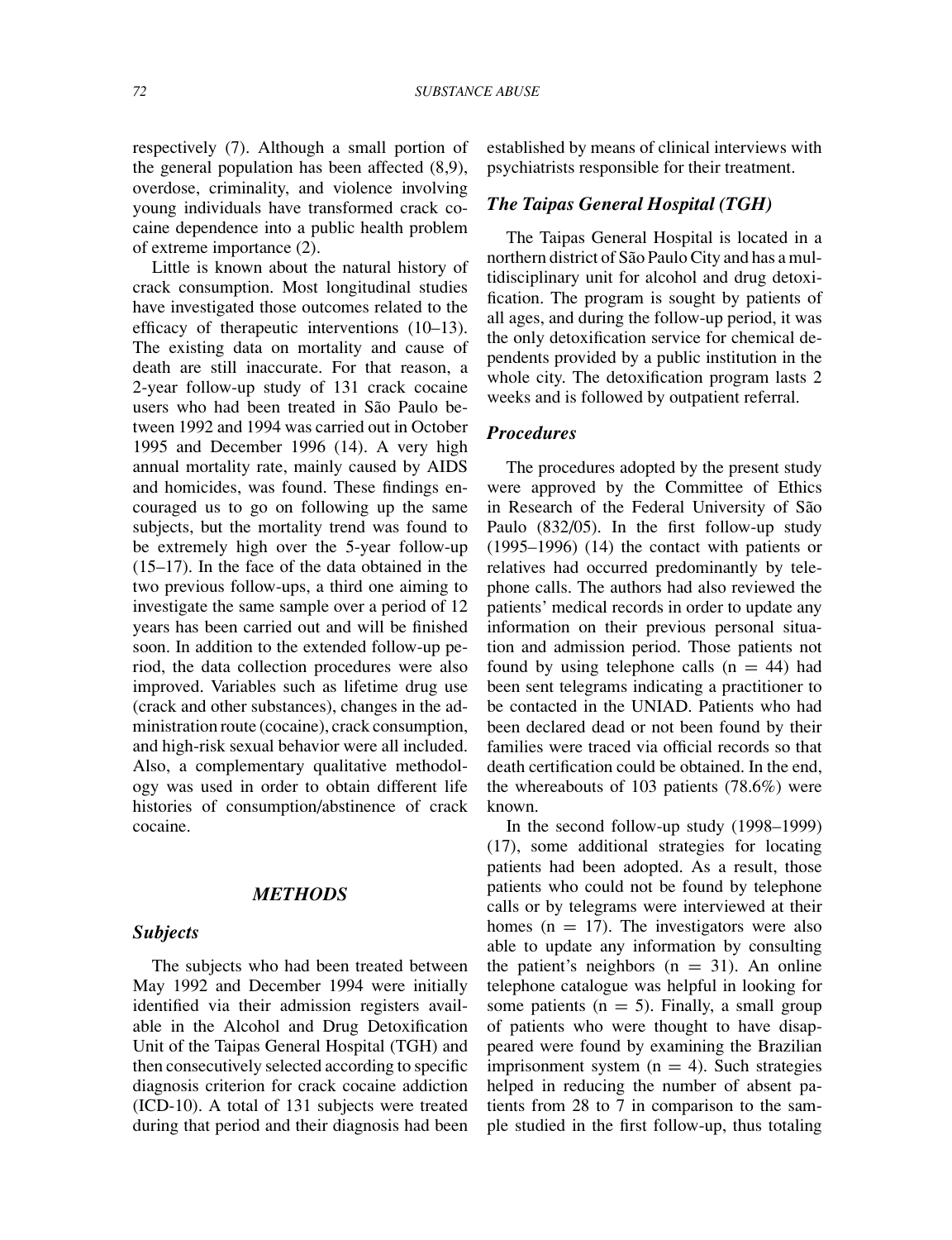124 patients (94.6%). The third follow-up study (2005–2006) was based on a data review of the patients seen during the second follow-up. Online telephone catalogue and medical records obtained from the Taipas General Hospital were used for updating this information so that a new contact with these same patients could be established.

One of the innovations provided by this third follow-up was that telephone calls were no longer used as the main form of contacting the patients, since home visits enabled high-quality interviews and consequently more accurate information. In addition, relatives of imprisoned, deceased, and disappeared patients were also interviewed (data on prior-year outcomes), which had not been possible before.

Telephone numbers and addresses not updated ( $n = 44$ ) had to be actively sought by the investigators. If such information was not obtained, then the investigator had to walk around the neighborhood in order to obtain any information on the patient's whereabouts or his family. In this way, it was possible to find some relatives and/or patients, who were promptly interviewed ( $n = 13$ ). The investigators had also used MSN and Orkut in an attempt to locate the missing patients. Two subjects were contacted, but no answer was obtained. Currently, the investigators are searching the prison system, and 102 patients (77%) have already been located.

#### *Statistical Analysis*

A descriptive analysis was used to summarize the patient profiles. The mean values were compared between the groups by using a t-test, whereas the categorical data were analyzed by using a chi-square test. The data were normally distributed. Mann-Whitney U test was used for analyzing the parametric data, despite the high biases.

For the second follow-up study, the gross mortality rate was obtained by dividing the number of deaths by the total number of individuals in the sample. The mean annual rate of mortality was calculated by dividing the gross mortality rate by the number of follow-up years. These values were expressed as number of deaths per

1000 individuals. This value was then adjusted according to gender and age by applying the respective indices to their distribution in São Paulo City (direct method) in order to eliminate any difference in the rates resulting from differences in both populations. Gender and age distribution for the inhabitants of São Paulo City and their expected mortality rates were obtained from records provided by the State of São Paulo Data Analysis System Foundation (SEADE). The excess mortality rate was calculated as being the difference between observed and expected mortality rates. The standardized mortality rate (SMR) was defined as being the ratio between both mortality rates. Survival analysis was carried out by using the Kaplan-Meier method. The analyses were performed by using the SPSS (Statistical Package for Social Scientists) program for Windows, version 8.0.1.

#### *RESULTS*

# *Data Collection and Forms of Contacting the Patients*

Data collection had its duration significantly reduced in the second follow-up study in comparison to the third one: from approximately 24 months to 17 months.

While the two first follow-up studies had predominantly contacted the patients by means of telephone calls ( $n = 102$ , 99%; and  $n = 88$ , 79.3%, respectively), the third follow-up has largely involved home visits ( $n = 66, 66\%$ ). Regarding the data sources, the two first follow-ups had relied upon interviews with the patients' relatives (n = 80, 77.6%; and n = 65, 58.6%, respectively), whereas the third follow-up has been mostly obtained information by interviewing the patients ( $n = 42, 64\%$ ). Such an approach allowed achieving more detailed and accurate information as well as referrals for treatment whenever needed. Data for those patients known to be dead, imprisoned, or disappeared  $(n = 37)$ were not included here.

#### *Detoxification*

In general, the patients who have been hospitalized were young, single, and of low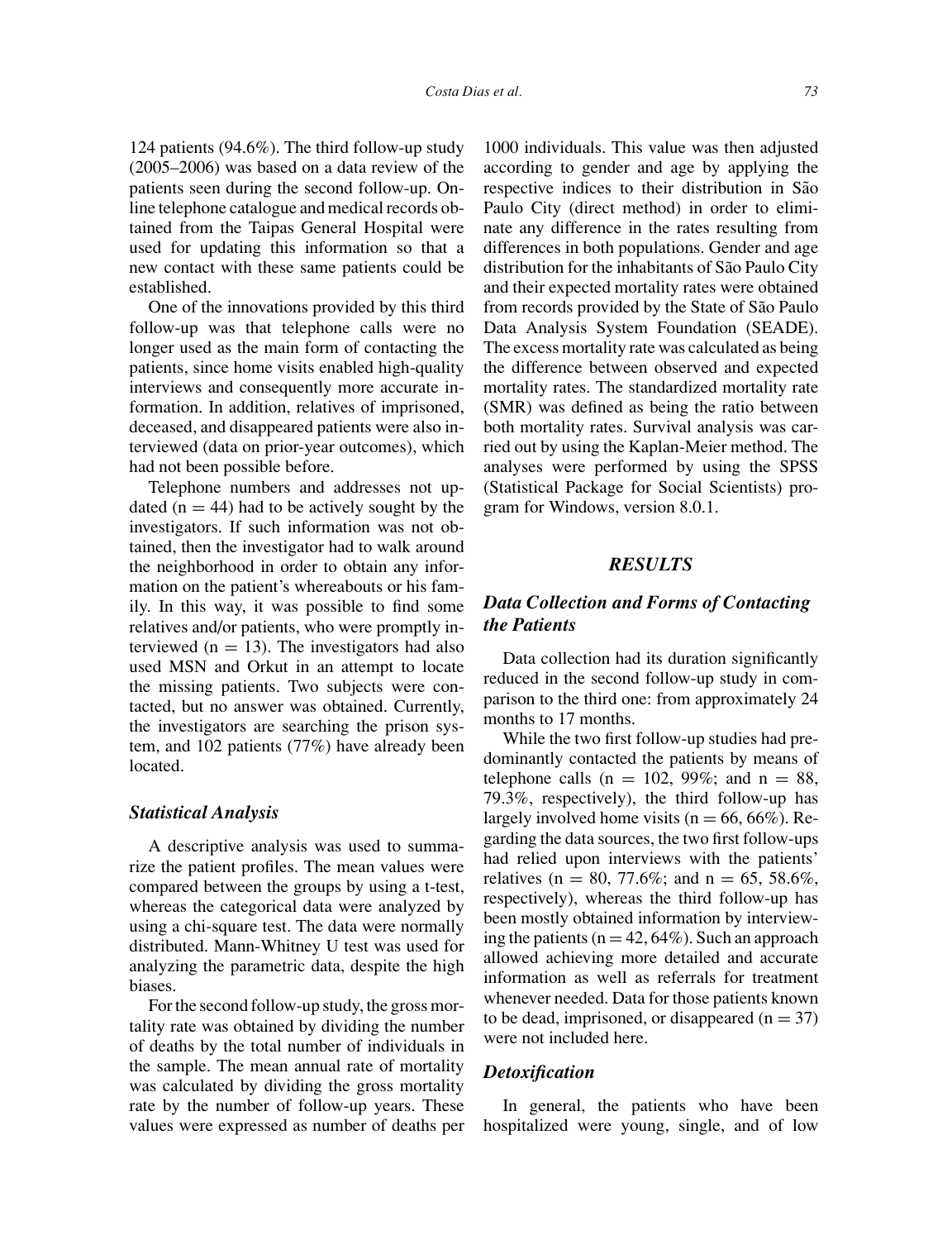TABLE 1. Sociodemographic Details of 131 Crack-Dependent Patients at the Time of Admission to a Detoxification Unit Between 1992 and 1994

| Variables*                         | N   | $\%$ |
|------------------------------------|-----|------|
| Gender (n $=$ 131)                 |     |      |
| Male                               | 116 | 88.5 |
| Female                             | 15  | 11.5 |
| Age (years) ( $n = 131$ )          |     |      |
| $10 - 14$                          | 3   | 2.3  |
| $15 - 19$                          | 35  | 26.7 |
| $20 - 24$                          | 48  | 36.6 |
| $25 - 29$                          | 20  | 15.3 |
| $30 - 34$                          | 12  | 9.2  |
| $35 - 40$                          | 8   | 6.1  |
| $40 - 45$                          | 5   | 3.8  |
| Race ( $n = 130$ )                 |     |      |
| White                              | 97  | 74.6 |
| Black                              | 33  | 25.4 |
| Civil status ( $n = 130$ )         |     |      |
| Single                             | 87  | 66.9 |
| Married                            | 35  | 26.9 |
| Divorced                           | 8   | 6.2  |
| Schooling ( $n = 102$ )            |     |      |
| Less than 8 years                  | 57  | 55.9 |
| 8 Years or more                    | 45  | 44.1 |
| Employed/studying ( $n = 124$ )    |     |      |
| Yes                                | 38  | 30.6 |
| No                                 | 86  | 69.4 |
| Committed an offense ( $n = 123$ ) |     |      |
| Yes                                | 61  | 49.6 |
| No                                 | 62  | 50.6 |
| Imprisoned ( $n = 123$ )           |     |      |
| Yes                                | 26  | 21.1 |
| No                                 | 97  | 78.9 |

Note: \*Missing data for some variables are due to the absence of this information in the case notes.

educational level. Most of them were unemployed as well. The demographic details of the sample are outlined in Table 1. The mean onset age of using crack cocaine was 22.6 years  $(SD = 6.93$ , range 12–42 years). Two thirds of the patients had used crack for the first time before the age of 18.

Nevertheless, crack cocaine was not the first drug among the majority of the users  $(n = 119)$ , 99.2%), who reported that cocaine  $(n = 99,$ 83.2%) and marijuana ( $n = 81, 68.1\%$ ) had already been consumed earlier. Intravenous injection of cocaine was reported by almost one third of the patients ( $n = 35, 28.7\%$ ) before seeking the Taipas General Hospital.

# *Two-Year Follow-Up*

The first follow-up study located 103 patients (78.6%). Among them, 50 (38.2%) had consumed crack cocaine during the prior year, 29 (22.1%) were abstinent during the same period, 9 (6.9%) were imprisoned, 2 (1.5%) had disappeared, and 13 (9.9%) had died.

Little more than  $15\%$  (n = 12) of the crack users attended schools and 70.9% ( $n = 56$ ) were employed. Most of them  $(n = 46, 58.2\%)$ have sought some type of treatment after being discharged, for hospitalization is the most frequently used treatment modality ( $n = 26$ , 56.5%), followed by outpatient interventions  $(n = 16, 34.8\%).$ 

The high annual mortality rate (38 deaths per 1000 inhabitants) was an important issue raised in the present study, as 11% of the sample had died ( $n = 13$ ). Regarding the causes of death, most of the patients were killed by firearms  $(n = 07, 53.84\%)$ , and AIDS  $(n = 5, 38.46\%)$ and overdose ( $n = 1, 7.69\%$ ) accounted for the remaining deaths.

#### *Five-Year Follow-Up*

In the second follow-up study, the changes in consumption and abstinence were compared to those observed in the prior follow-up: 5 years after the hospital discharge, the majority of patients ( $n = 52, 39.7\%$ ) were individuals who had not used crack cocaine during the prior year. Among the abstinent patients studied in the first follow-up ( $n = 29$ ), 63% of them remained as such ( $n = 18$ ) after 5 years, whereas 46% of the crack users  $(n = 50)$  were also found to be abstinent ( $n = 23$ ). Therefore, the user group was reduced to 28 individuals (21.4%). Regarding the remaining patients, 16 (12.2%) were imprisoned (robbery and drug traffic as main causes), 5 (3.8%) had disappeared, and 10 were dead, thus increasing the number of deaths to 23 (17.6%).

On the other hand, either inpatient or outpatient treatment had been sought by a similar number of patients ( $n = 56, 52.3\%$ ), mainly when they relapsed.

Regarding the employment situation, more than two thirds of the sample were regularly working  $(n = 56, 70\%)$  either in formal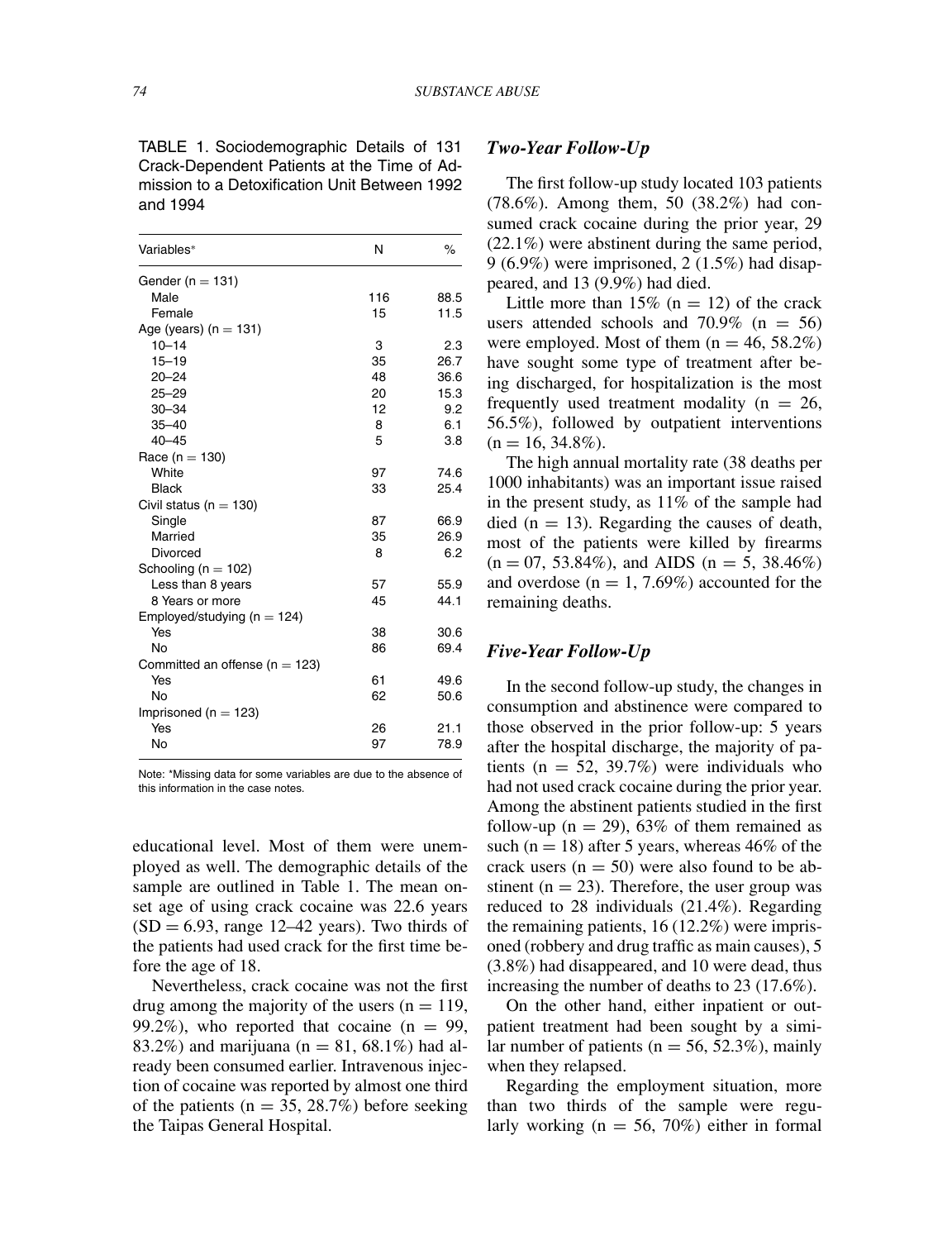FIGURE 1. Survival curve of a sample of 126 crack-dependent patients followed up over 5 years in São Paulo, Brazil. The number of patients at risk from the beginning of each interval was 126, 120, 111, 107, 86, and 39, respectively. The survival chance each year was 0.95 (95% CI 0.91–0.99); 0.90 (95% CI 0.84–0.94); 0.87 (95% CI 0.81–0.93); 0.84 (95% CI 0.77–0.91), and 0.80 (95% CI 0.72–0.87).



occupations ( $n = 24, 42.8\%$ ) or full-time work  $(n = 49, 87.5\%)$  during the prior 12 months. No differences in the occupational level were found between crack users and abstinent patients. The low educational level was similar to that observed in the first follow-up, since a small portion of the sample ( $n = 11, 13.7\%$ ) had been studying during the same period.

#### *Mortality in the Second Follow-Up*

A gross mortality rate of 35.1 deaths per 1000 inhabitants was observed. The annual adjusted mortality rate for the sample (gender and age adjusted to the São Paulo City population by using a direct method) was of 24.9 deaths per 1000 individuals. The expected mortality rate for the São Paulo City population was of 3.3 deaths per 1000 inhabitants. Therefore, the excess morality rate and the standardized mortality rate (SMR) were, respectively, of 21.6 and 7.6 deaths per 1000 inhabitants. A survival analysis showed that the 5-year survival probability following the

treatment was of 0.80 (95% CI = 0.77 to 0.84; see Figure 1); that is, 20% of the sample were at risk of death at the end of the 5-year period.

The majority of the patients had died due to external causes ( $n = 16, 69.5\%$ ), predominantly homicides ( $n = 13, 56.5\%$ ); only 2 deaths involved overdose (8.7%) and one involved drowning (4.3%). All natural deaths  $(n = 7, 30.4\%)$  were related to sexually communicable diseases such as AIDS ( $n = 6, 26.1\%$ ) and hepatitis B ( $n = 1, 4.3\%$ ).

#### *12-Year Follow-Up*

The third follow-up study has now reached the final stage of data collection. As there are few patients to be located in the Brazilian prison system—and those successfully traced will not be interviewed at all—the authors decided to divulge the preliminary results found in the present follow-up.

A total of 102 patients (77%) have been located up to now. The abstinence tendency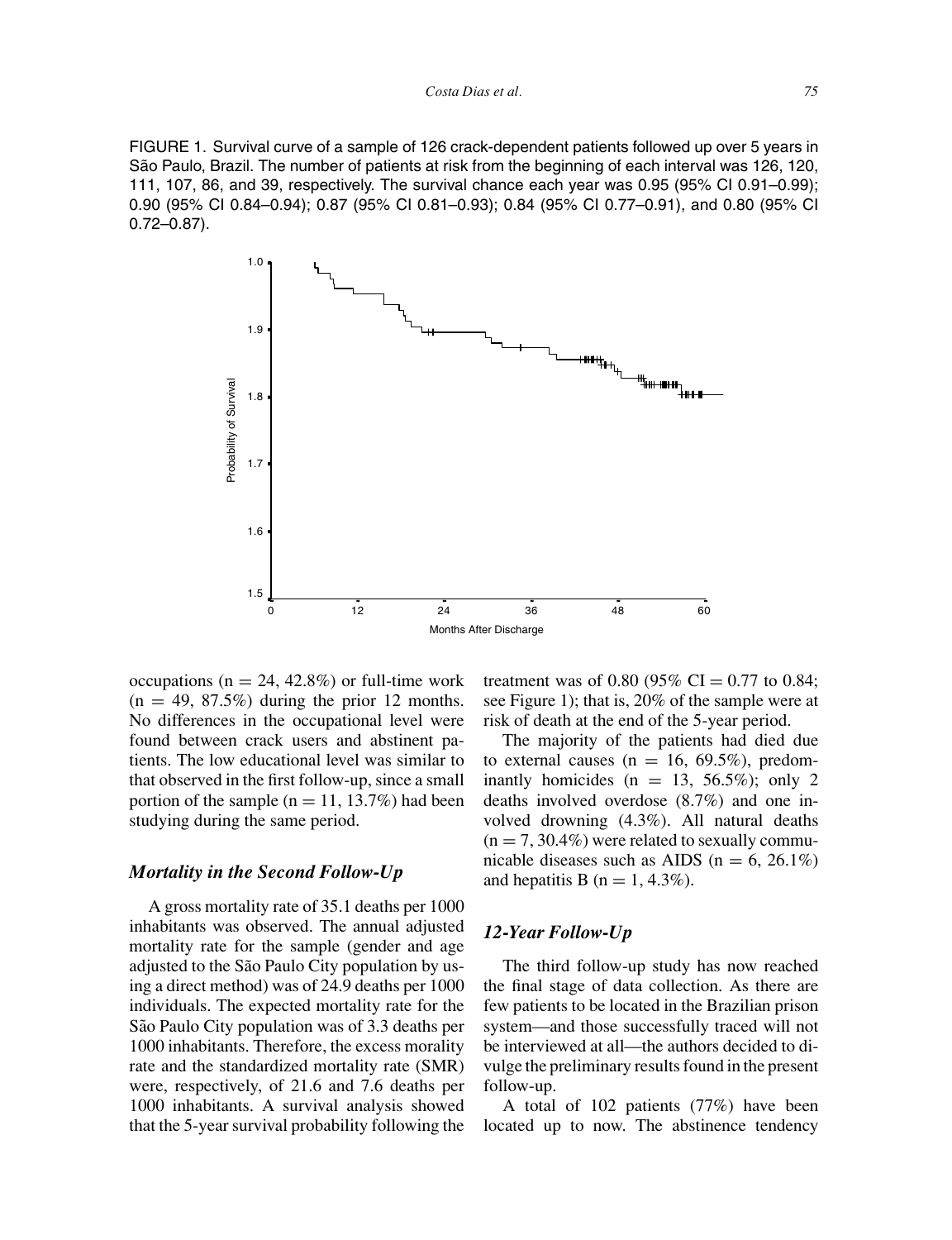| Follow-Up | Abstinent | User | Unkown <sup>*</sup> | Dead |
|-----------|-----------|------|---------------------|------|
| 2-Year    | 29        | 50   | 39                  | 13   |
| 5-Year    | 52        | 28   | 28                  | 23   |
| 12-Year   | 43        | 22   | 39                  | 27   |

TABLE 2. Situation of Crack Consumption Among Patients During Follow-Ups

Note: ∗Including individuals not located at the follow-up or in prison.

 $(n = 43, 32\%)$  was found to be similar in relation to the second follow-up, to the detriment of crack consumption ( $n = 22, 17\%$ ). Regarding the other outcomes, 2 missing patients (1.98%) and 4 new deaths had to be computed ( $n = 27$ , 20.6%). Eight patients (7.92%) are known to be in prison, which may raise such an index. Nevertheless, in the present study we were not able to locate—until now—29 patients (29%). The patient situation in the 3 follow-up studies is listed in Table 2.

Of the 4 deaths found in the present followup, 2 (homicides) had already occurred during the previous follow-ups and were not detected on that occasion. The other 2 deaths (homicide and overdose) occurred in 2002 and 2003, and thus were considered new cases.

# *Mortality Evolution Over the Follow-Up Years*

Two significant increases in the mortality rate (peak) were observed during the first follow-up (1995) and at the beginning of the second followup (1996–1997; Figure 2). After such a period, however, a decline was seen and since then the mortality rate has been stable. A new survival analysis will be carried out at the end of the data collection.

#### *DISCUSSION*

The present study is aimed at further improving the previous search methods. In order to do so, the majority of the patients/relatives were personally interviewed. In order to locate the missing patients, not only the neighborhood was consulted but also the members of the community in which the patient lived. For example, the mother of a patient was found by consulting the local hairdresser, who used to keep a list of former clients. This delineates the importance given to the strategies used by the present study in locating missing patients. Other search instruments such as Microsoft Messenger (MSN®) and Orkut (Google®) have been employed for contacting other 2 patients, but unfortunately they did not return any E-mail.

In comparison to the first 2 follow-up studies, there was an increase in the number of unlocated patients ( $n = 29$ ), although the official records regarding imprisonment were not computed. It should also be noted that some patients had moved to other residences, cities, or even states during the follow-up interval (according to their neighbors). Up to now, 102 individuals have been located (77.1%). Harocopos et al. (18) have pointed out that these individuals are not likely to be found because of the long interval between follow-ups and their life profiles, particularly when one considers the economically low and unstable patterns of life in which they are inserted, which usually forces them to move from one place to another.

We have observed that 63% of the patients who were found to be abstinent in the first follow-up (2 years) managed to keep such a condition (5 years). In addition, almost half of the crack users in the first follow-up stopped using crack in the second follow-up. This tendency is corroborated by the third follow-up study, as the majority of the sample was found to be abstinent after 12 years. Also, Falck et al. (19) followed up 439 untreated crack users who had no criminal history and no housing problems and they found that the proportion of patients using crack cocaine more than once a day was 50% lower after 2 years of follow-up. Brain et al. (20), in a 6-month follow-up study, observed an oscillation in crack use in terms of frequency and quantity. However, 25% of the sample had stopped using crack cocaine, although only 10% were not using any other psychoactive substance. In 2002 and 2003, Hser et al. (21) interviewed 266 veterans who had been consecutively admitted for treatment of cocaine dependence between 1988 and 1989 (12-year follow-up). The authors observed an increased index of relapse in the first 2 years of follow-up, which was followed by stabilization well below the baseline index.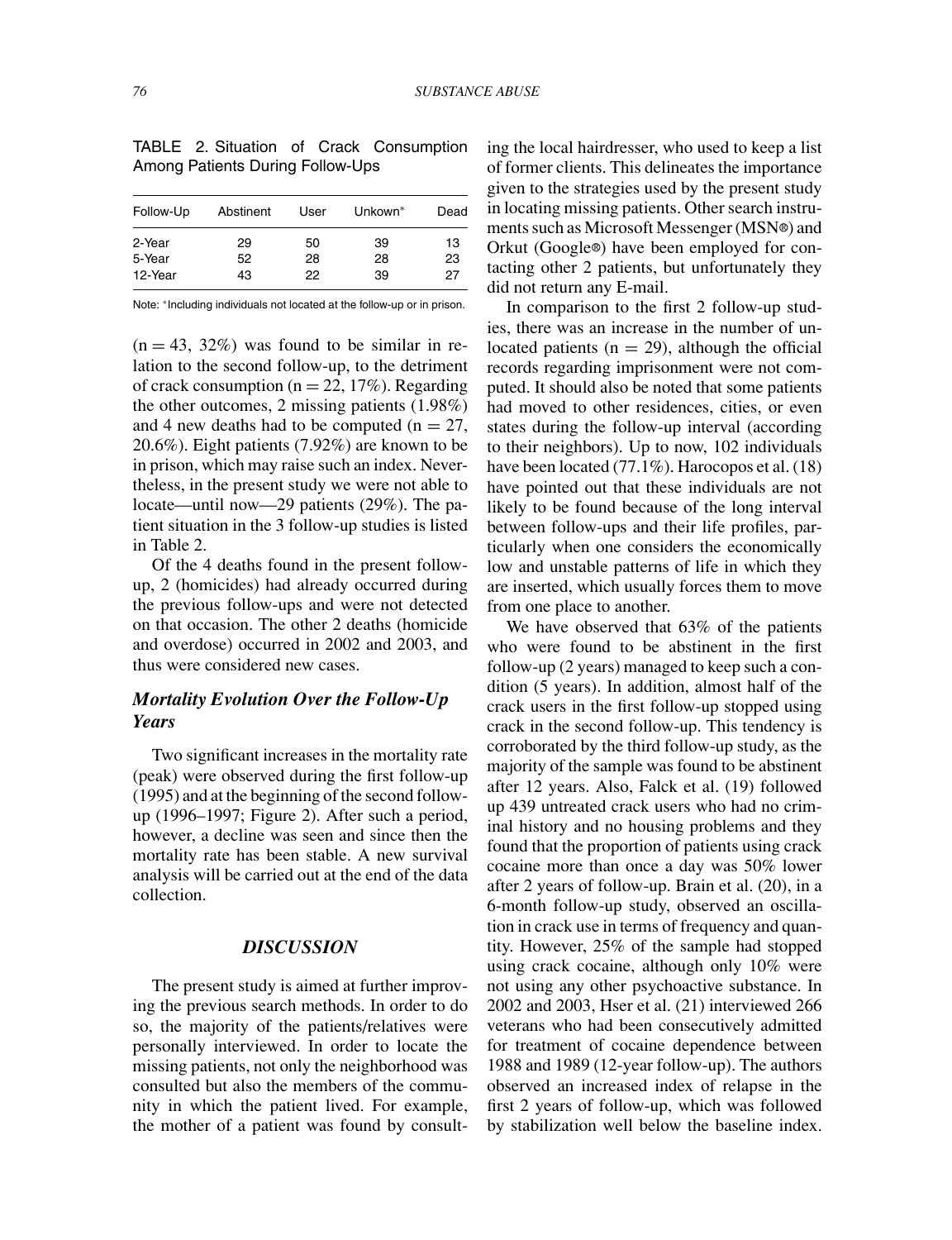FIGURE 2. Mortality evolution over 12 years. Lozenge lines show absolute death rates per year (with two peaks during the first and second follow-ups). Square lines show cumulative mortality rate evolution per year (with very high rate after 12 years).



After 12 years, more than half of the sample (51.9%) was found to be abstinent for more than 5 years. The probability of abstinence was directly related to the number of treatment months per year, thus suggesting that these drug users exhibit significant improvement and benefit from such programs when they adhere to them.

In the second follow-up, it was observed that a gradual increase of the results related to bad prognosis, particularly the mortality. During this period, the mortality rate was 8-fold greater than that of the general population (SMR  $= 7.6$ ). Homicides were the main cause of death, accounting for 56% of all deaths observed. In 1988, Budd (22) evaluated the first 114 deaths in Los Angeles in which the plasma levels of cocaine were high. The author observed that 43.8% of the cases involved homicide ( $n = 50$ ), that is, 26.3% had been killed by firearm ( $n = 32$ ), 15.8% were killed with another type of weapon  $(n = 18)$ , and 1.7% by strangulation ( $n = 2$ ). Although the present study allows no suppositions to be made

about the etiology and the meaning of the homicide prevalence among such patients, the high mortality rates during the 5 years of follow-up (1992/1994 to 1998/1999) coincided with the arrival of crack cocaine in São Paulo City  $(3,4,6)$ , which resulted in extreme violence among those individuals marketing such a drug. Indeed, some studies have related the homicide rise to the expanding crack cocaine market, which recruits socially excluded youths and relies on the firearm largely available in the economically poor regions (23,24).

The third follow-up study, however, has detected a reduction in such a tendency. The mortality rate, which was found to be high in the first follow-up (12.6%) and significantly increased in the second follow-up, is stabilized (20.6%) according to the present study; that is, between 1999 and 2006 there were only 2 cases in comparison to the 25 deaths observed between 1993 and 1998. Although, this rate of 20%—after 12 years of being discharged from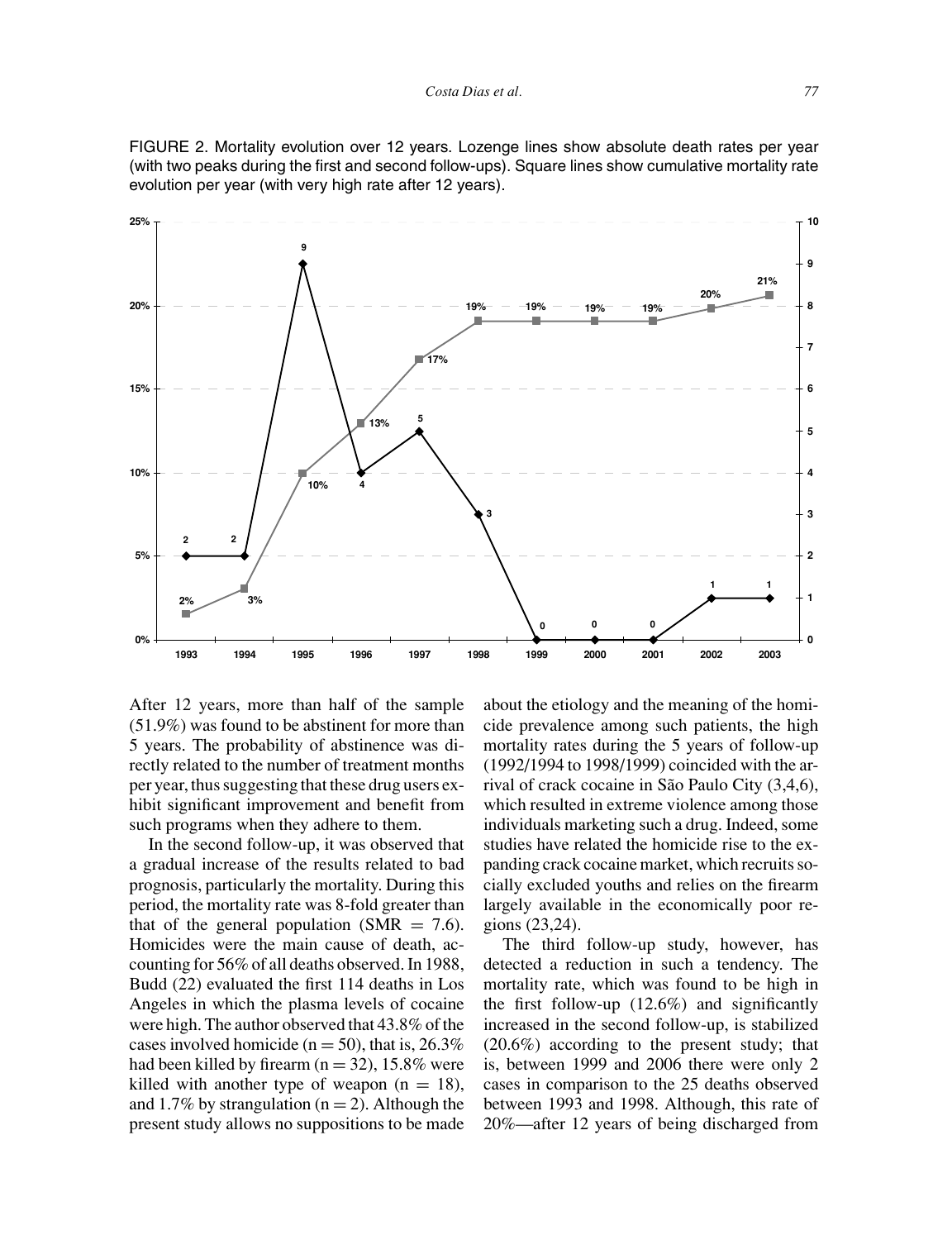HGT—when compared to other follow-ups, with the same substance; showed a considerable high increase: Hser et al. (21) have found a mortality rate of 8.7% in their 12-year follow-up study. Likewise, Murphy et al. (25) carried out a long-term follow-up (11 years) of a group of 21 middle-class friends who had higher school and were sociable, and they found a similar mortality rate (8%). Therefore, both studies have pointed out that educational background, socio-economical level, and social and affective support are protective factors with very distinct characteristics from the present sample.

In relation to the stabilization of mortality rates after 12 years, some studies emphasize that socio-economical factors are involved in reducing this process: in the United States, during the mid-1990s, the number of homicides among this population were significantly reduced as the socio-economical indexes and the crack cocaine market began to stabilize (24). In Brazil, the Brazilian Institute of Geography and Statistics (IBGE) reported that homicides among youth in the State of São Paulo had decreased by 43% between 2001 and 2005 (26). According to Brazilian specialists, economic improvement, campaign for disarmament (150,000 firearms had been handed over between 2004 and 2005), public security operations by the government, social activism, and accommodation on the illegal drug market were all responsible for such a fall (27).

In principle, it seems that combining adequate and effective treatment programs with public policies promoting social inclusion can be the best approach for this population.

## *STUDY LIMITATIONS*

As the sample served the purposes of our study, the data replication is restricted. It's important to note the reduced number of women which took part in the sample. Furthermore, the numbers of nonlocated patients increased in the third follow-up, although this fact did not compromise the validation of the data. Finally, in order to further understand the cessation strategies and consumption maintenance during this 12 year follow-up period after hospital discharge, we expect to carry out a qualitative investigation.

#### REFERENCES

1. Prinzleve M, Haasen C, Zurhold H, Matali JL, Bruguera E, Gerevich J, Bacskai E, Ryder N, Butler S, Manning V, Gossop M, Pezous AM, Verster A, Camposeragna A, Andersson P, Olsson B, Primorac A, Fischer G, Guttinger F, Rehm J, Krausz M: Cocaine use in Europe—a multi-centre study: patterns of use in different groups. Eur Addict Res 2004;10(4):147–155.

2. United Nations Office on Drugs and Crime: Annual prevalence of drug abuse—cocaine. World drug report— 2005. http://www.unodc.org/unodc/world drug report.html accessed Dec. 20, 2006.

3. Dunn J, Laranjeira R, Silveira DX, Formigoni MLOS, Ferri CP: *Crack* cocaine: an increase in use among patients attending clinics in São Paulo: 1990–1993. Subst Use Misuse 1996;31:519–527.

4. Ferri CP: Cocaína: padrões de consumo e fatores associados à procura de tratamento. São Paulo: Apresentada à Universidade Federal de São Paulo (Escola Paulista de Medicina) para obtenção do grau de Doutor; 1999.

5. Dunn J, Laranjeira R: Transitions in the route of cocaine administration—characteristics, direction and associated variables. Addiction 1999;94:813–824.

6. Nappo SA, Galduroz JC, Raymundo M, Carlini EA: Changes in cocaine use as viewed by key informants: a qualitative study carried out in 1994 and 1999 in Sao Paulo, Brazil. J Psychoactive Drugs 2001;33(3):241–253.

7. Dunn J, Laranjeira R: Cocaine—profiles, drug histories, and patterns of use of patients from Brazil. Subst Use Misuse 1999;34:1527–1548.

8. Carlini EA, Galduróz JCF, Noto AR, Nappo SA: I levantamento domiciliar sobre o uso de drogas psicotrópicas no Brasil. São Paulo: CEBRID/SENAD; 2002.

9. Galduróz JCF, Noto AR, Fonseca AM, Carlini EA: V levantamento nacional sobre o consumo de drogas entre estudantes do ensino fundamental e médio da rede pública de ensino nas 27 capitais brasileiras—2004. São Paulo: CEBRID/SENAD; 2005.

10. Gossop M, Marsden J, Stewart D, Kidd T: Changes in use of crack cocaine after drug misuse treatment: 4–5 year follow-up results from the National Treatment Outcome Research Study (NTORS). Drug Alcohol Depend. 2002;66:21–28.

11. Siegal HA, Li L, Rapp RC: Abstinence trajectories among treated crack cocaine users. Addict Behav 2002;27:437–449.

12. Simpson DD, Joe GW, Broome KM: A national 5 year follow-up of treatment outcomes for cocaine dependence. Arch Gen Psychiatry 2002;59:538–544.

13. McKay JR, Foltz C, Stephens RC, Leahy PJ, Crowley EM, Kissin W: Predictors of alcohol and crack cocaine use outcomes over a 3-year follow-up in treatment seekers. J Subst Abuse Treat 2005;28(Suppl 1):S73–S82.

14. Laranjeira R, Rassi R, Dunn J, Fernandes M, Mitsuhiro S: Crack cocaine—a two-year follow-up of treated patients. J Addict Dis 2001;20:43–48.